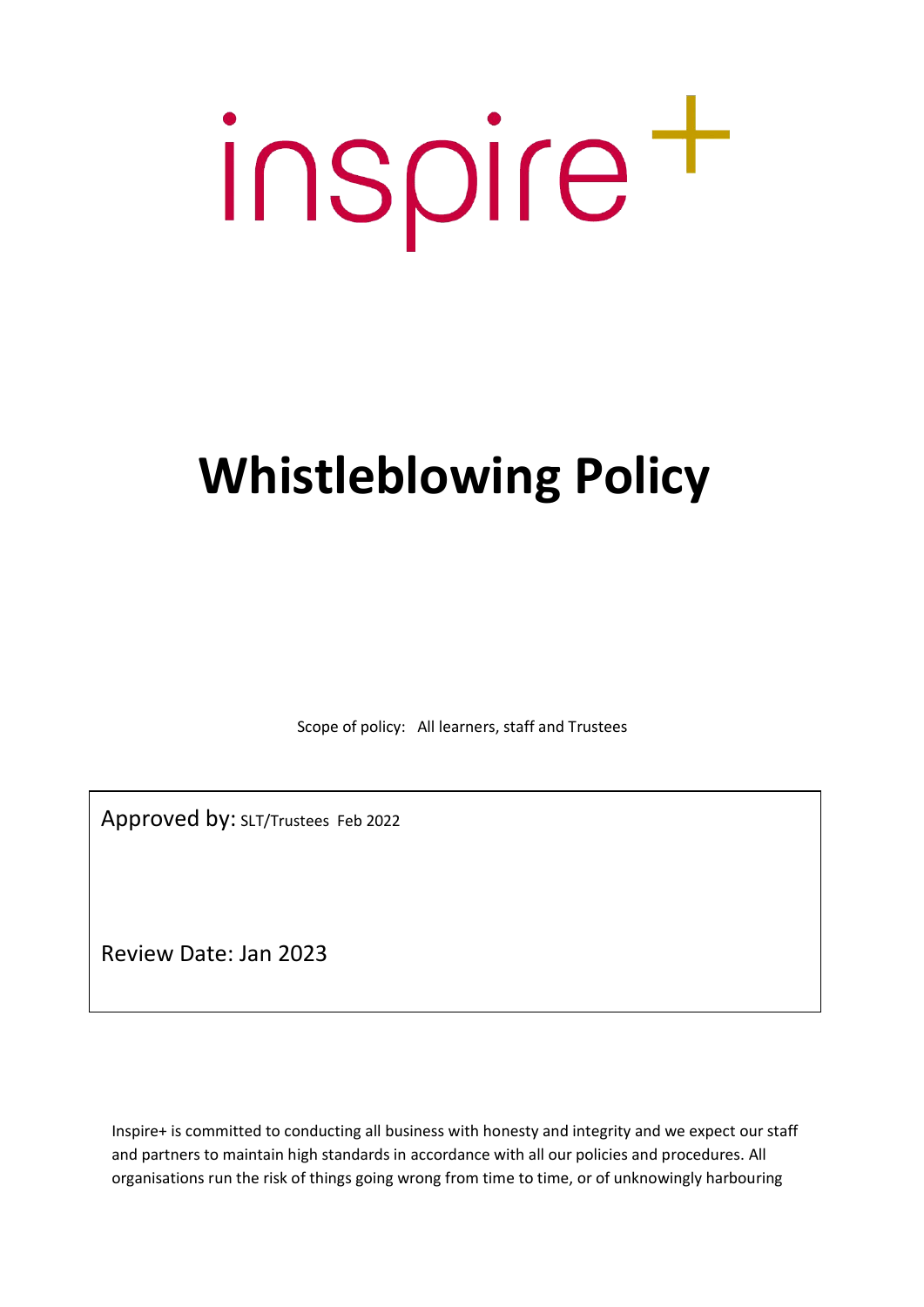illegal or unethical conduct. A culture of openness and accountability is essential in order to prevent such situations occurring or to address them when they arise.

# **The aims of this policy are**:

- To encourage staff to report suspected wrongdoing as soon as possible in the knowledge that their concerns will be taken seriously and investigated as appropriate and that their confidentiality will be respected.
- To provide staff with guidance as to how to raise their concerns.
- To reassure staff that they will be able to raise genuine concerns without fear of reprisal, even if the concerns turn out to be mistaken.

### **Who does this policy apply to**:

This policy applies to everyone who carries out work for Inspire+, including:

- Partners
- All employees
- Apprentices
- Work experience or other trainees
- Trustees

### **What is Whistleblowing**:

Whistleblowing is the disclosure of information which relates to suspected wrongdoing, generally a breach of a legal, statutory or regulatory requirement or illegal and immoral behaviour. This includes:

- Breach of legal requirements- e.g. health and safety obligations
- General malpractice, such as immoral, illegal or unethical conduct
- Gross misconduct
- Concerns in relation to bribery
- Breach of any of the charity's policies

If you have any genuine concerns related to the above, you should report it under this policy the either the C.E.O. or the Chair of Trustees.

### **Protected disclosures**:

An individual making a protected disclosure is given statutory protection from victimisation under the Public Interest Disclosure Act 1996, provided the disclosure is in the public interest.

A protected disclosure is any disclosure of information which, in the reasonable belief of the individual making the disclosure, tend to show that one or more of the following has been committed or is likely to be committed. The disclosure must be in accordance with certain conditions, which are less onerous if the disclosure is made internally:

- A criminal offence
- A failure to comply with any legal obligations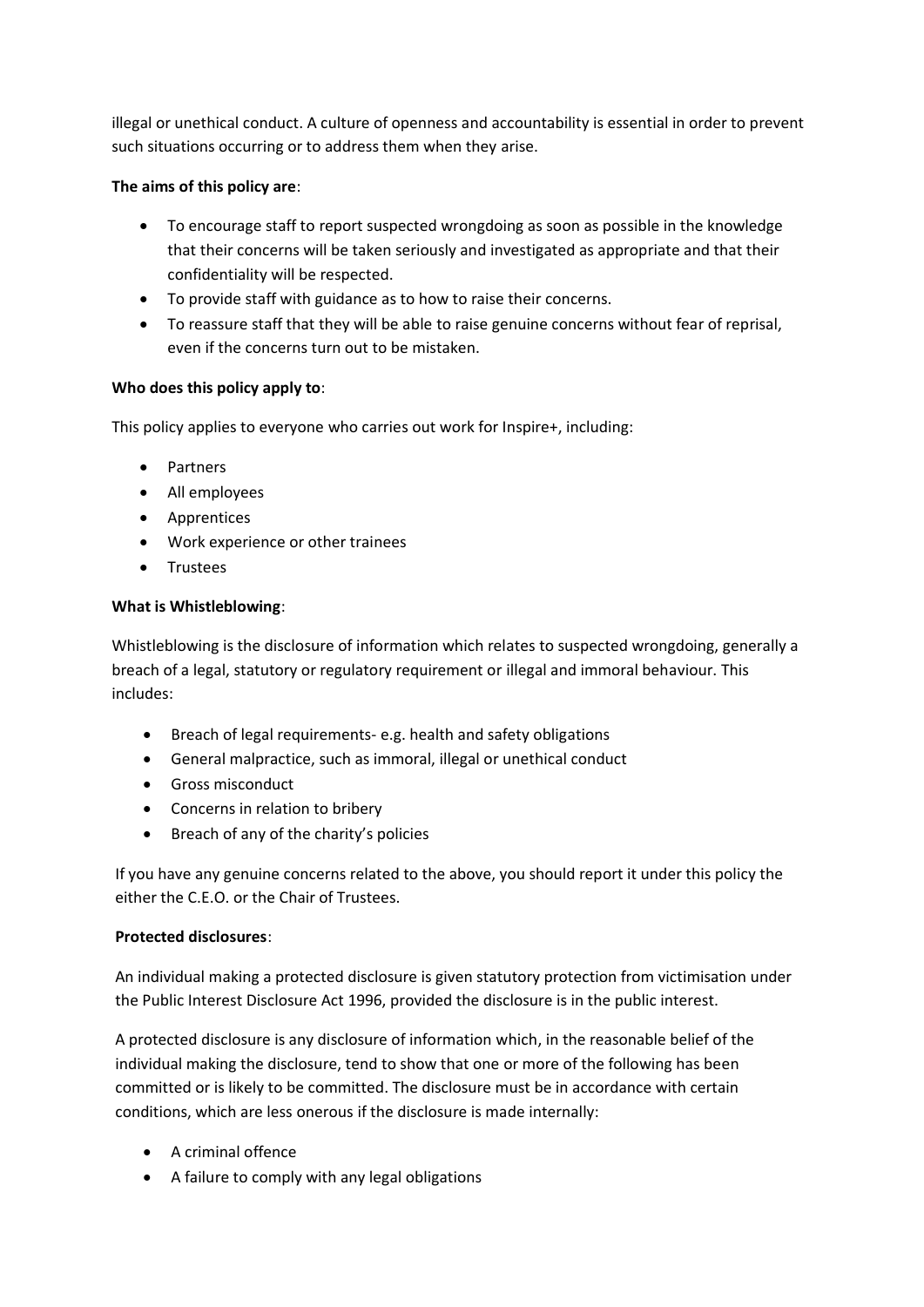- A miscarriage of justice
- The putting of someone's health or safety in danger
- Damage to the environment
- Deliberate concealment of any information relating to the above

It is immaterial whether the information is confidential. A legal obligation can include a contractual or other civil obligation as well as an obligation under criminal law. Certain instances of wrongdoing as described above under "what is whistleblowing" for example breaches of code of conduct , do not constitute a protected disclosure. You should seek advice if unsure on this point See where to get independent advice below.

### **Raising a whistleblowing concern**

All whistleblowing disclosures will be treated as confidential and will be reported to either the C.E.O or Chair of Trustees.

You should make it clear that you are making a disclosure within the terms of the Charity's whistleblowing policy. This will ensure the recipient of the disclosure realises this and takes the necessary action to investigate the disclosure and to protect the whistleblower's identity. Either the C.E.O. or Chair of Trustees will then get in touch with you to discuss your concern. We will aim to keep you informed of the progress of the investigation and its likely timescale. However, sometimes the need for confidentiality may prevent us giving you specific details of the investigation or any disciplinary action taken as a result.

You must treat any information about the investigation as confidential. Whilst we cannot guarantee the outcome you are seeking, we will try to deal with your concern fairly and in an appropriate way. By using this policy you can help to achieve this. If you are not happy with the way in which your concern has been dealt with, you can raise it with the trustees of the charity.

### **Confidentiality**

We hope staff will feel able to voice concerns openly under this policy. However, if you want to raise your concerns confidentially, we will make every effort to keep your identity secret. If it is necessary for anyone investigating your concern to know your identity, we will obtain your permission first.

We do not encourage staff to raise concerns anonymously. Proper investigation may be more difficult or impossible if we cannot obtain further information from you. It is also more difficult to establish whether any allegations are credible. If you are concerned about possible reprisals if your identity is revealed, you should come forward to the C.E.O are Chair of Trustees who will take appropriate measures to preserve confidentiality and your identity. Anonymous concerns will be taken seriously and investigated as fully as is possible. The Charity is not responsible for maintaining anonymity if you have told others of the alleged misdemeanour.

### **Protection and support for whistleblowers**

It is understandable that whistleblowers are worried about possible repercussions. We aim to encourage openness and will support staff members that raise genuine concerns under this policy,